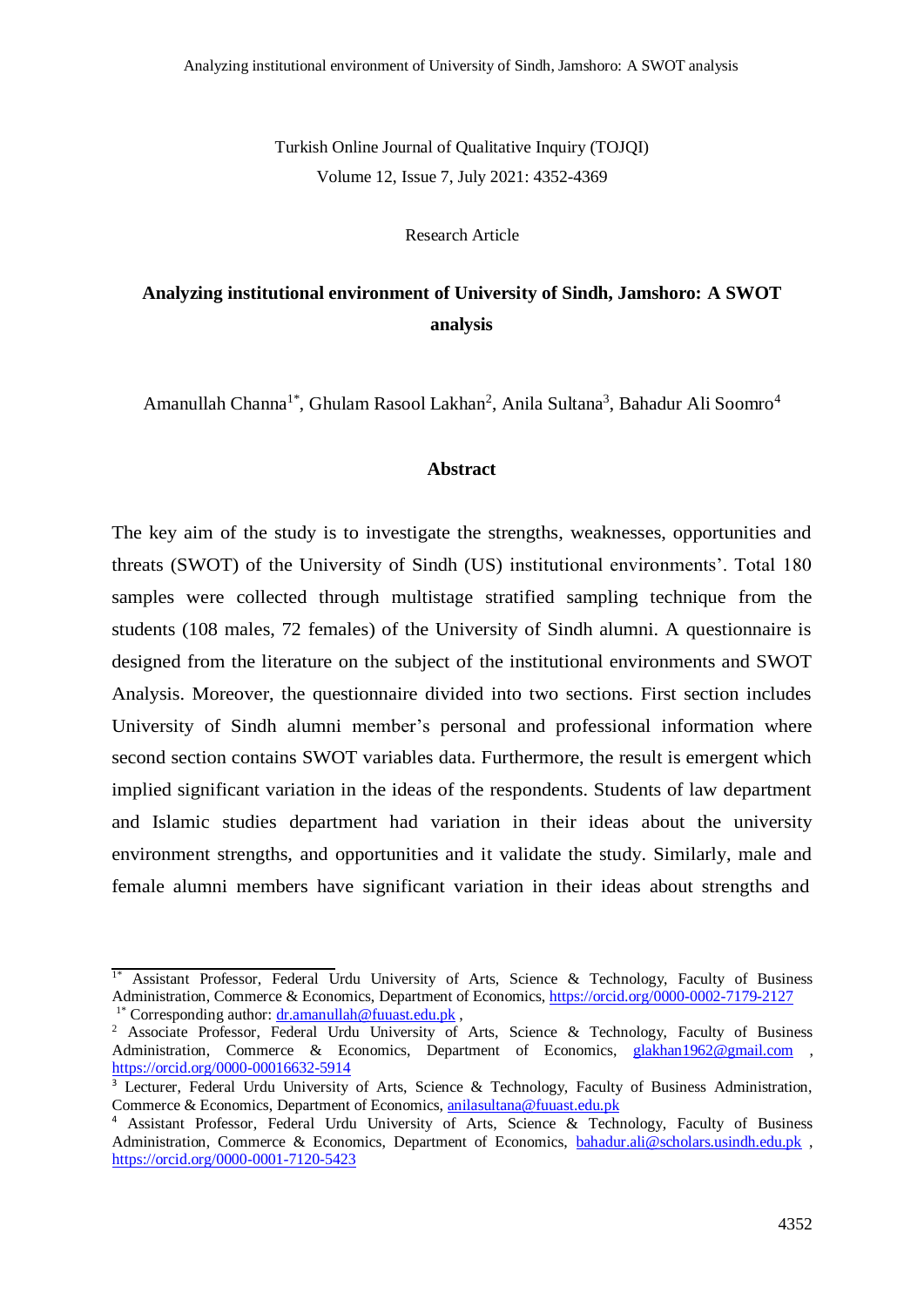opportunities of university. And non significant variations found in ideas of male and female students about weakness and threats of university.

*Keywords: Institutional environment, strengths, weaknesses, opportunities, threats*

# **Introduction**

Strategic management is described as a procedure of outlining organization vision of a prudent assessment of its internal and external situation. Strategic management is a comprehensive technique which includes strategic planning as well as consequent steps, such as, methods of execution and evaluation. Strategic management consists of four components: examination of both internal and external surroundings, policy design, implementation, evaluation and control (Wheelen & Hunger 1995). SWOT analysis is the most important aspect of strategic planning which is used for the examining institutional environments. Originally the SWOT analysis was setup in the year 1960s by the Weihrich's effort (Christensen et al., 1978; Weihrich 1982). Furthermore, this analysis became most effective instrument for key planning. Mostly this techniques is used for examining the different circumstances, guarantee highly developed plans that can help to assert these circumstances. This technique is used to analyze the performance of educational organizations and various other fields.

According to Thamrin & Pamungkas (2017), in higher education institutes, the SWOT analysis has an enormous reputation in developing strategic planning, proposals, and study programs. Besides, the study suggests that more experts are needed to get more compressive outcomes and reduce biased findings. In the Pakistani context, employing SWOT analysis, Ahmed et al. (2017) found significant differences in participants' opinions. The critical difference was found among the views of laws and Islamic studies faculty members' pertain to institutional environment in terms of strengths and opportunities. Besides, the opinions were not different for university weaknesses and threats of both male and female faculty members. On the other hand, the opinions of male and female faculty members were quite different about strengths and university opportunities. Likewise, the investigation of Dyson (2004) supported the SWOT analysis as an established and valuable method, which helps design the strategies and policies.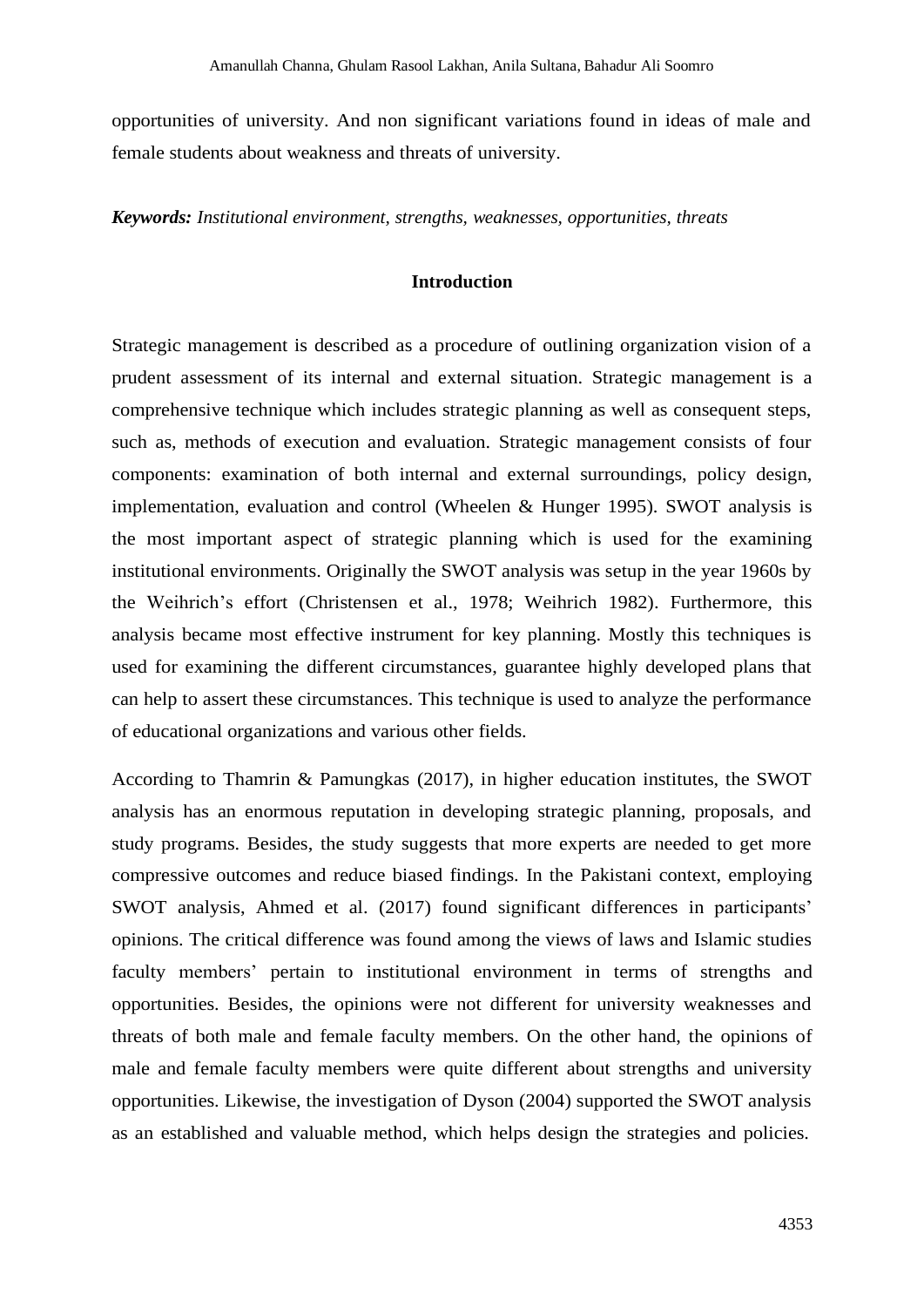Besides, for universities, SWOT has a significant role in overall process level and resource-based planning.

Strategic management has curved into the potential modes to deal with hierarchical administration in the innovatory period, while the globe has practiced existent social, constitutional, monetary, modern and demographic variations. Similarly, educational institutions employed SWOT analysis to check up their inner and outer environment to identify their characters and inefficiency. SWOT analysis is the renowned technique to estimate the existing circumstances of an organization to formulate the effective imminent planning and making rational decisions (Ansoff, 1965; Mintzberg et al., 1998).

Education is the backbone for the development of nation and it helps society members to achieve success in every field of life. In this innovative planet, higher educational institutions are working in a well-organized manner to meet the needs of 21st century. Moreover, educational institutions are resisting more modification and the enhancing the tempo of progress for the management and their activities in the twenty first century. In this way, universities in Pakistan launched innovative courses to develop strategic planning in the country [Lakhan et al., 2021a]. Particularly, we promote the competition of shifting organizations for which we shall have to modernize worker now (Stace  $\&$ Dumphy).

Developed states carried out splendid efforts to broaden the capacity and structure of higher education by increasing their significance in the lack of ecological analysis and going on with financial constraints (World Bank, 2000). Therefore, the educational institutes, such as universities, and colleges are applying the method of strategic development for the improvement of institutes and develop strategic planning to reduce number of jobless through skills and modern knowledge (Lakhan et al., 2021b)

High education could not place estranged from this global phenomenon. In earlier century, the educational section has recognized that development is necessary to keep up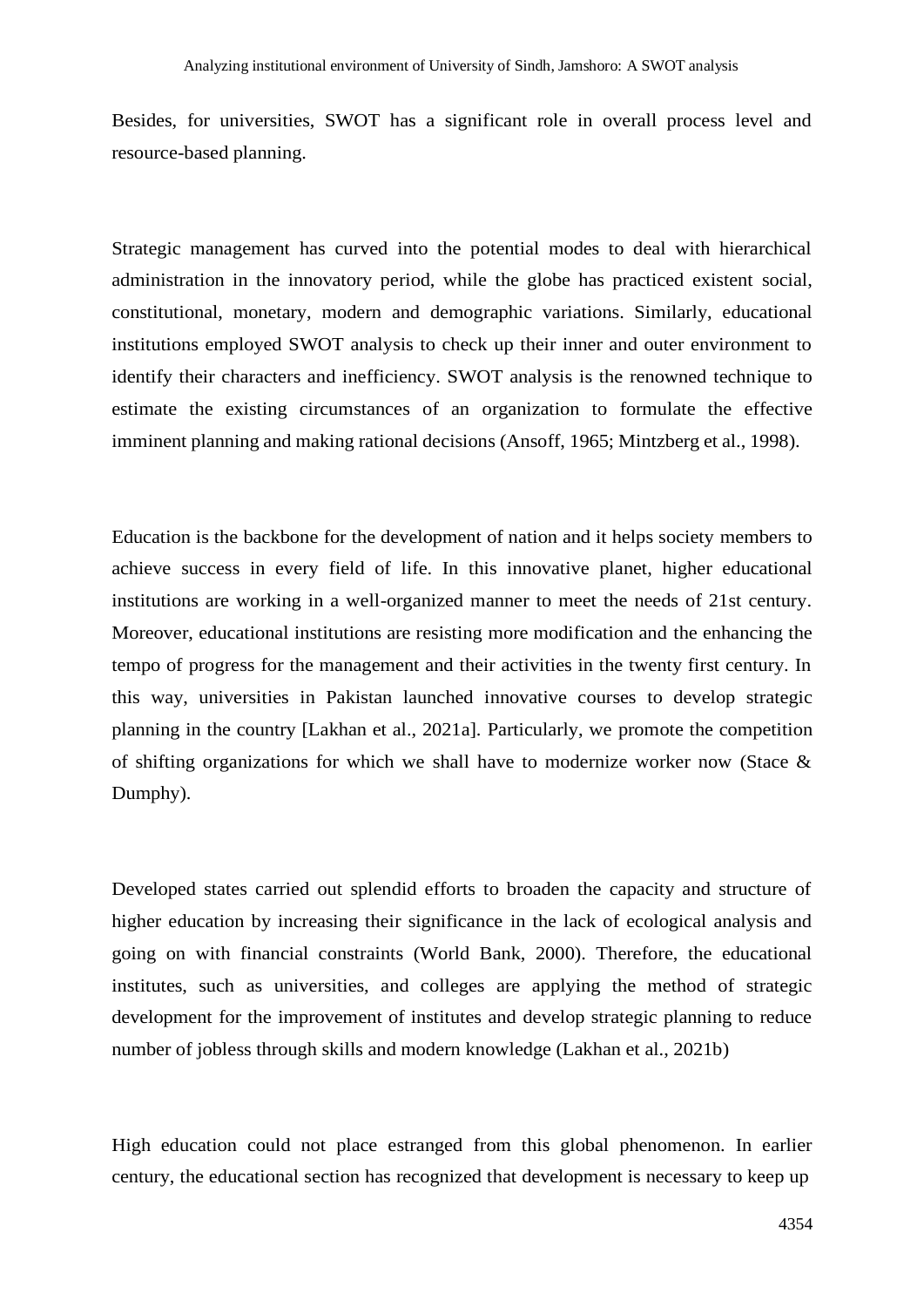its own receptiveness to rapidly emergent environment (Kriemadis, 1997). However, Cameron (1983) articulated that the outcome of educational organizations based on modern structure of administrative and institutional assessment. To obtain success in this confronting environment, institutional legends needs to discover their individuality, and reduce their inadequacies, and develop the new techniques to create more chances and decrease the effect of intimidations. One fundamental and practicable course required to investigate the strength, weakness of educational institutions under SWOT analysis, a distinctive part of crucial and tactical policy (Schneider & Meyer, 1991).

Education sector is facing a lot of challenges in Pakistan, especially there is significant lacks in planning system. Hence, to enhance the performance of educational sector, there is dire need to bring advance changes in strategic planning process. SWOT analysis is most important techniques for strategic planning and it is widely applied in determining the outcome of strategic planning. In the same way, SWOT analysis has unique characteristics to determine the strength, weaknesses, threats and opportunities in strategic planning (Kotler, 2000).

This article will employ SWOT analysis techniques to investigate the gaps in higher educational institutions. Further, this article will provide significant implications for improving the strategic development process. The outcome of the study would present important data for the betterment of the strategic planning.

### **Objectives of the study**

The objective of this study was to identify the institutional environments through SWOT analysis at University of Sindh. The study has the following objectives.

- 1. To investigate the inner and outer institutional environments of University of Sindh. Pakistan.
- 2. To determine the strengths of University of Sindh.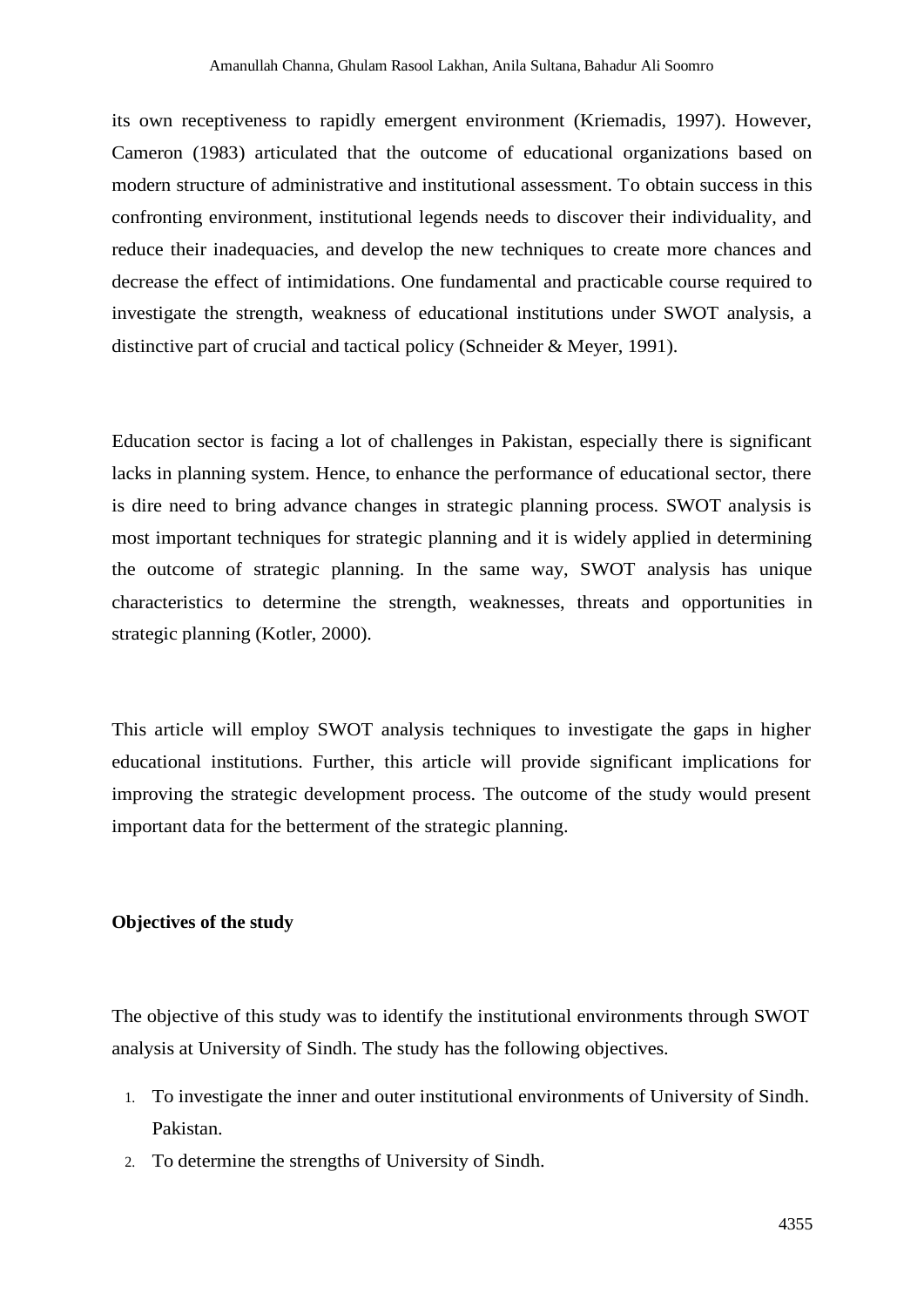- 3. To find out the weaknesses of University of Sindh.
- 4. To discover the opportunities in University of Sindh.
- 5. To find out the threats encountered by University of Sindh.

#### **Method**

### **Design**

This study utilized the multistage stratified random sampling technique to collect 180 samples from University of Sindh students in the year 2021. Survey questionnaire is a fundamental and famous research instrument in social sciences research for collecting data on respondent's qualities such as comprehension, experiences, perceptions, and their attitude (Bulmer, 2004). This study utilizes Falk, (2011) technique to collect data through pre-developed questionnaire. The survey questionnaire divided into two components. The first component present demographic data (department, gender, students rank), whereas the second component depend upon information concerning SWOT analysis to identify the outlooks of participants. Furthermore, Likert-type scale was employed to categorize the responses such as strongly agree, agree, to some extent, disagree and strongly disagree. Reliability indicator (Cronbach's Alpha) of the survey questionnaire was 0.89 which is significant.

#### **Data analysis**

For data collection, the survey questionnaire was circulated among the university students. The respondents were counseled carefully to fill questionnaire. Finally, the survey questionnaire was circulated among students on large level through WhatsApp and Email. In conclusion, 115 and 65 samples were received in the month of February and March 2021 respectively. However, the response rate of the participants was lower than the predicted in the four departments.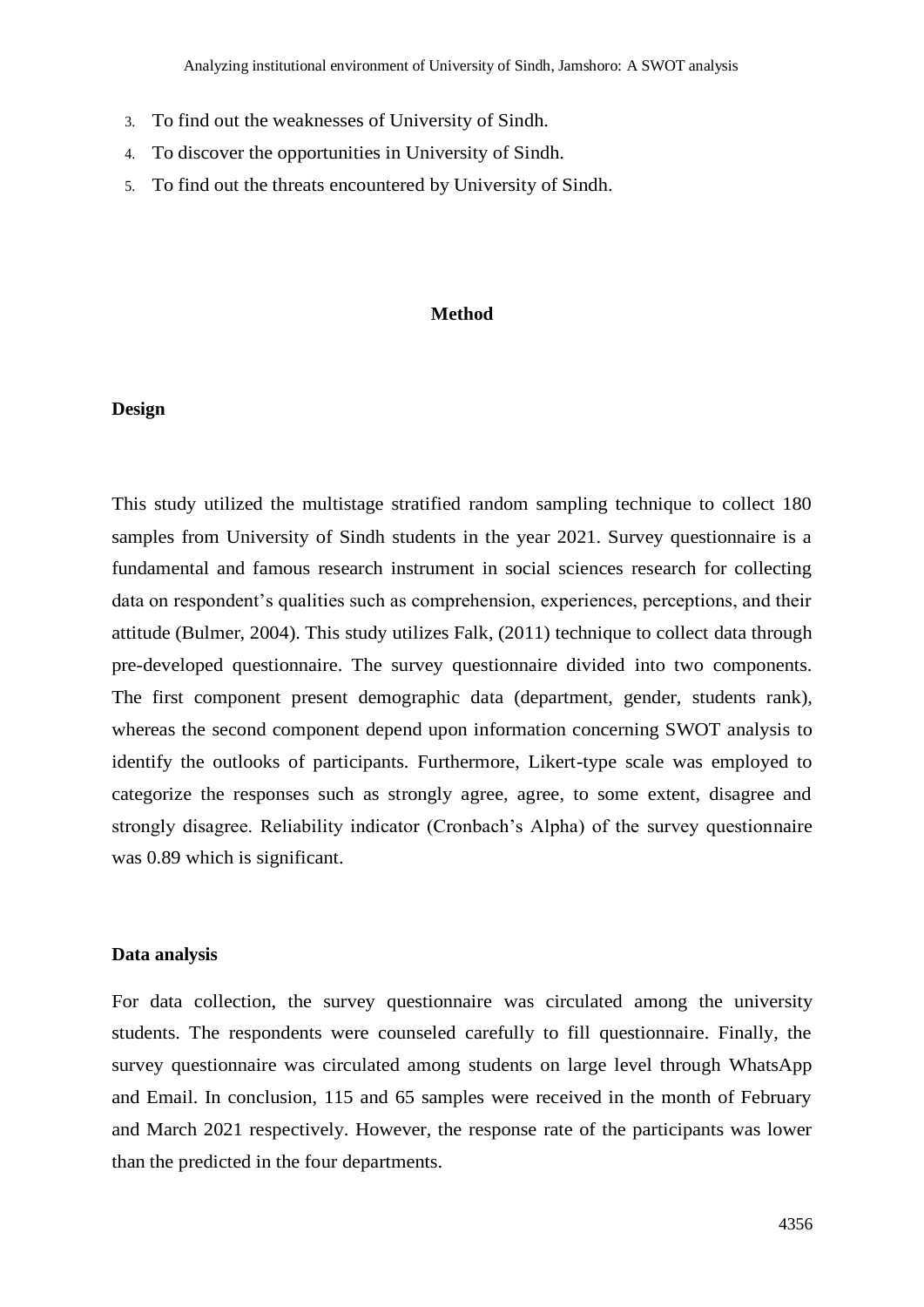Furthermore, for data analysis Statistical Package of Social Sciences (SPSS) was used to get aimed objectives. As per nature of research questions, descriptive statistics technique was utilized to tabulate frequencies, mean, standard deviation. For inferential statistics, and sample t-test were performed.

Table 1 *Demography of respondents*

| $\cup$ $\cup$ $\cup$ |           |            |
|----------------------|-----------|------------|
| Students ranks       | Frequency | Percentage |
| $1st$ year           | 90        | 50.00      |
| $2nd$ year           | 42        | 23.33      |
| $3rd$ year           | 32        | 17.78      |
| 4 <sup>th</sup> year | 16        | 8.89       |
| Total                | 180       | 100.0      |
|                      |           |            |

Table 1 explains the demography of respondents. Further it explains the different level of students which were included in data collection. Total sample comprises of 90 first year students, 42 second year students, 32 third year students, and 16 fourth year students respectively.

# Table 2

# *Rate of responses of students regarding potential strengths of university*

| S.No.            | Statement                                                                                           | Mean | Std. Dev. |
|------------------|-----------------------------------------------------------------------------------------------------|------|-----------|
| 1                | University educational program includes curriculum and<br>co-curriculum program for their students. | 3.38 | 1.23      |
| $\overline{2}$   | Syllabus of university presents commitment<br>and<br>knowledge for the students.                    | 3.00 | 0.99      |
| 3                | University offers opportunities to their students to study<br>in a foreign country.                 | 3.12 | 1.00      |
| $\boldsymbol{4}$ | University provides research-based learning atmosphere.                                             | 2.00 | 0.87      |
| 5                | University offers services for recreational activities.                                             | 3.68 | 1.03      |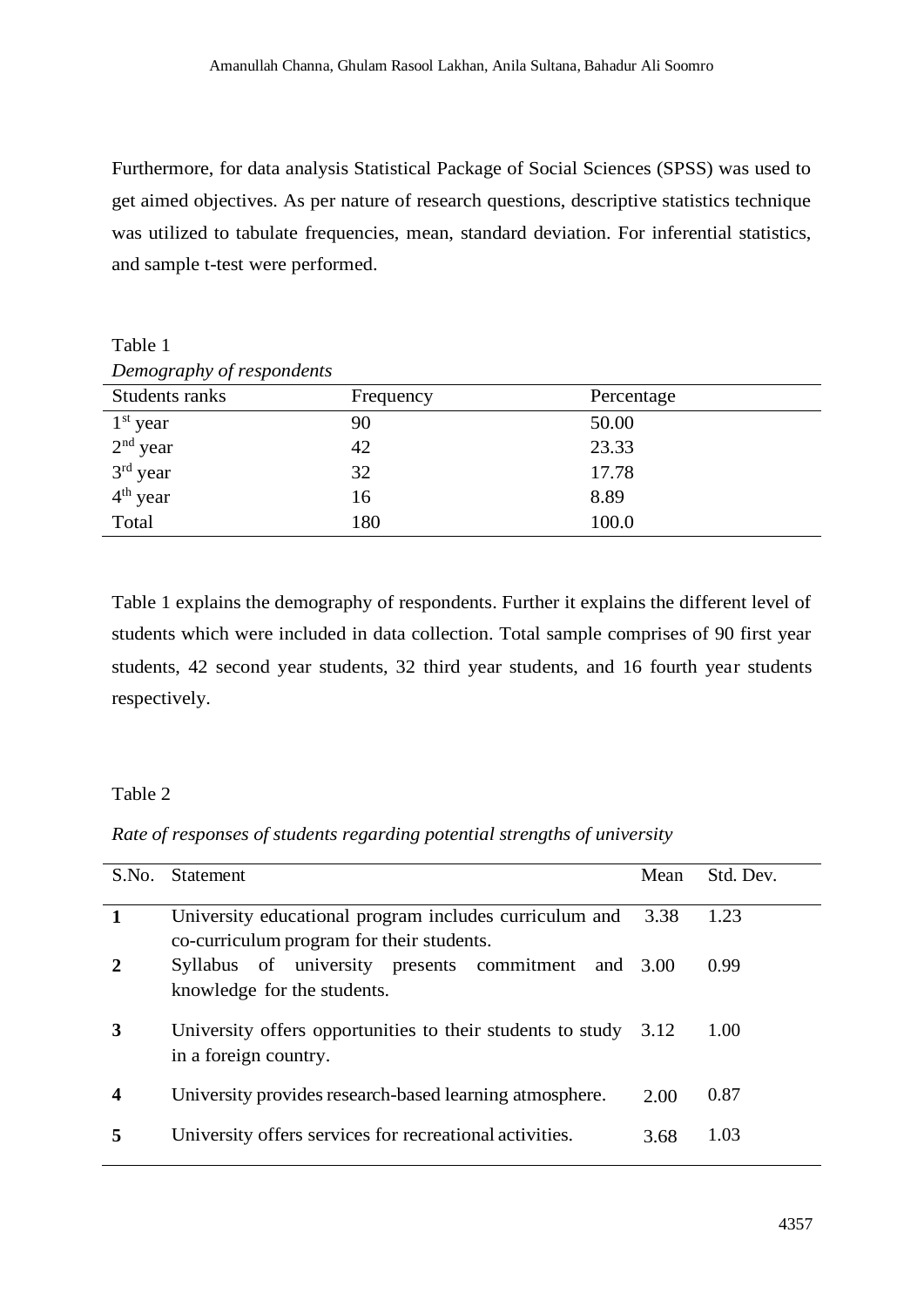| $\boldsymbol{6}$ | University has several certified curriculum                                                                                           | 2.97 | 0.93 |
|------------------|---------------------------------------------------------------------------------------------------------------------------------------|------|------|
| 7                | The environment of university's campus is peaceful, safe<br>and sound.                                                                | 3.56 | 0.89 |
| 8                | University has significant effect on the education,<br>cultural<br>activities<br>of<br>different<br>economics,<br>and<br>communities. | 3.22 | 1.03 |
| 9                | University provides the good facilities, and well-<br>prepared buildings and grounds.                                                 | 3.66 | 0.91 |
| 10               | Undergraduate<br>and graduate<br>programs<br>enrollment<br>continues to increase gradually.                                           | 2.88 | 0.34 |
| 11               | Teaching and learning environment of university is<br>efficient and encouraging.                                                      | 3.07 | 0.82 |
| 12               | University's staff is qualified and talented.                                                                                         | 2.88 | 1.09 |
| 13               | University has a positive reputation in the external<br>community.                                                                    | 3.15 | 0.83 |
| 14               | University has a variety of disciplines and method of<br>thought and inquisition.                                                     | 3.11 | 0.10 |
| 15               | A faculty member teaches the many of classes, and there<br>is a good interaction between teachers and students.                       | 3.24 | 1.02 |
| 16               | Teaching, non-teaching staff and students of university<br>have more sense of society.                                                | 3.03 | 0.82 |
| 17               | The employees of university have provoked devotion to<br>institution, place and co-worker.                                            | 3.07 | 1.34 |
| 18               | University is an efficiently sound and well-organized<br>institution.                                                                 | 3.25 | 0.81 |

Table 2 shows the two columns which present the mean and standard deviation of rate of responses regarding the strengths of university. The high mean of first statement  $(M=3.68, SD=1.03)$  indicates that majority of students are satisfied with university associated with services for recreational activities for students. Similarly, the mean of other statements is also high. It indicates that as per university students, strengths of university is linked with well-maintained buildings and attractive grounds, campus is peaceful, safe and sound, educational programs offer opportunities of curriculum and cocurriculum activities, University is an efficiently sound and well-organized institution, A faculty member teaches the many of classes, and there is a good interaction between teachers and students. Moreover, the statements explain the strengths of university such as, university has significant effect on the regional culture and education, university has a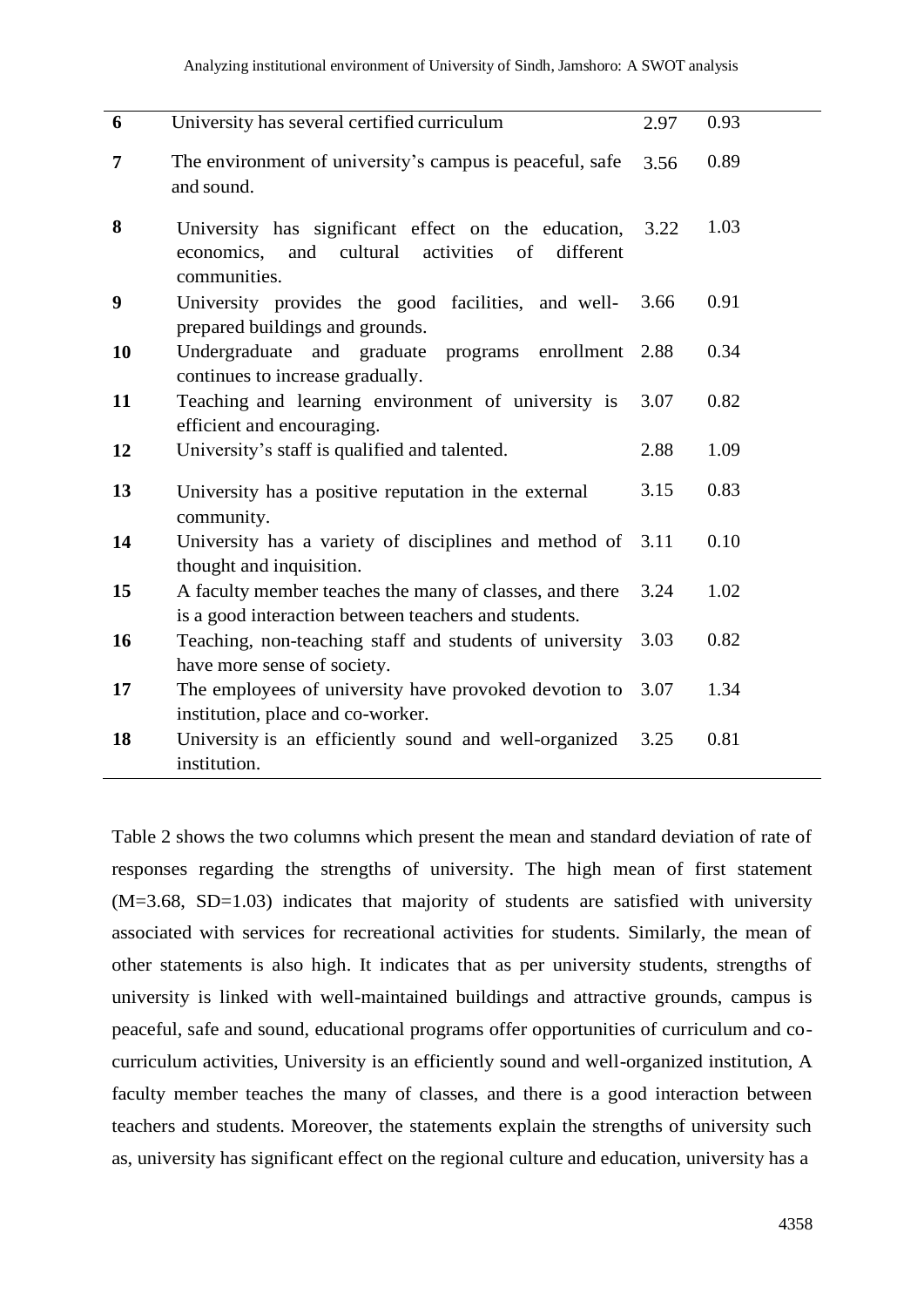positive reputation in the external community, it also offers opportunities to their students to study in a foreign country, university has a variety of disciplines and method of thought and inquisition and the employees of university have provoked devotion to institution, place and co-worker. Students statements confirm that they are agree with the strengths of University of Sindh.

## Table 3

# *Responses of students regarding potential weaknesses of university*

| S.No.          | Statement                                                                                                                                       | Mean | Std. Deviation |
|----------------|-------------------------------------------------------------------------------------------------------------------------------------------------|------|----------------|
| $\mathbf{1}$   | There is lack in university's good governance, check<br>and balance.                                                                            | 3.03 | 1.89           |
| $\overline{2}$ | Majority of students have inadequate time and strength<br>for their educational activities owing to job and family<br>commitments.              | 2.89 | 0.09           |
| 3              | University has incompatible educational counseling<br>formation and outdated curriculum.                                                        | 3.00 | 1.23           |
| $\overline{4}$ | Dispersion of data by organization should be resistant<br>and streamlined.                                                                      | 2.98 | 1.23           |
| 5              | University gaps adequate fiscal support for faculty<br>scholarship                                                                              | 3.10 | 1.10           |
| 6              | University charge high tuition fee than other public<br>institutions of the country.                                                            | 2.99 | 0.89           |
| $\overline{7}$ | activities<br>Time<br>consuming<br>limit the<br>faculty<br>member's dedication in teaching.                                                     | 3.09 | 0.80           |
| 8              | Time demands on faculty automatically limit skilled<br>development, and training efforts.                                                       | 3.55 | 1.07           |
| 9              | Management confirms that office environment is not<br>adequate due to lack of secretarial staff and rising<br>issues in office and data system. | 3.30 | 0.99           |
| 10             | University has insufficient sources for employment,<br>retention and counseling of students.                                                    | 2.77 | 1.13           |
| 11             | Influence of political agents in management, students<br>and faculty members.                                                                   | 3.26 | 1.46           |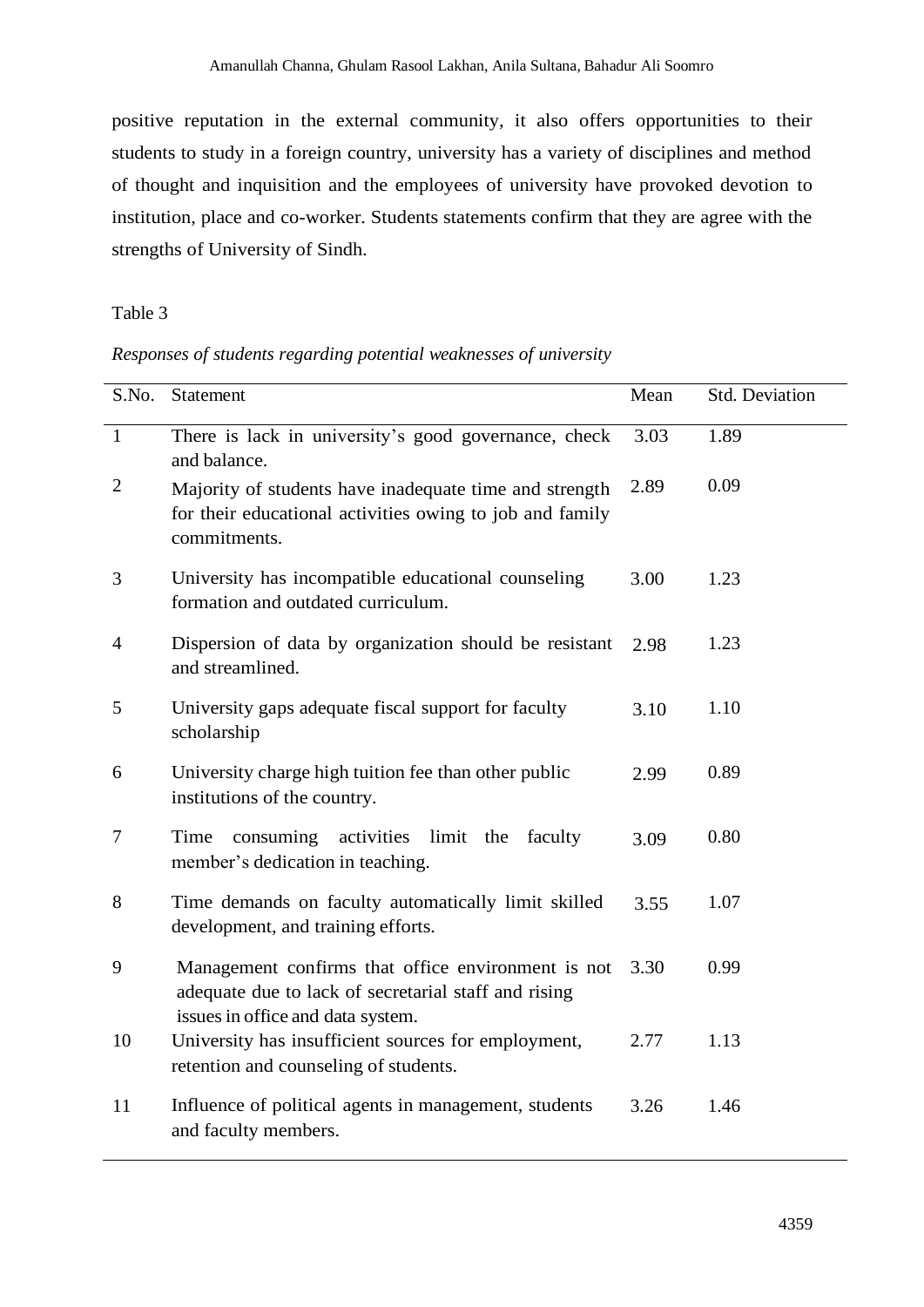| 12 | There is a strong gap in mission, vision, and identity of $3.07$<br>university.                    |      | 1.70 |
|----|----------------------------------------------------------------------------------------------------|------|------|
| 13 | University is weak in identifying market requirements.                                             | 2.88 | 1.99 |
| 14 | University has aimless line of research development<br>and unproductive association with industry. | 3.15 | 1.84 |
| 15 | Inappropriate/maltreatment of resources and facilities.                                            | 3.19 | 1.88 |
| 16 | Lack of funds is key constraint in execution of plans.                                             | 3.74 | 1.70 |

Table 3 Demonstrate the mean and standard deviation of rate of responses regarding the weaknesses of university. The high mean of statement no 16 (M=3.74, SD=1.70) indicates that majority of students agree with lack of funds is key obstacle in execution of plans in university associated with services for recreational activities for students. Similarly, the mean of other statements is higher than three. It indicates that as per university students, weaknesses of university are linked with faculty members professional development, and training. Students thought that office environment is not adequate due to lack of secretarial staff and rising issues in office and data system. Influence of political agents in management, students and faculty members. Inappropriate/ maltreatment of resources and facilities. University has aimless line of research development and unproductive association with industry. In conclusion the students of Sindh University confirmed that the main weakness of university is shortage of finances which present in institutions.

# Table 4

Responses of students regarding potential opportunities of university

| S.No. Statement                                          | Mean Std. Deviation |
|----------------------------------------------------------|---------------------|
| The environment of the university is very important 3.92 |                     |
| portray.                                                 |                     |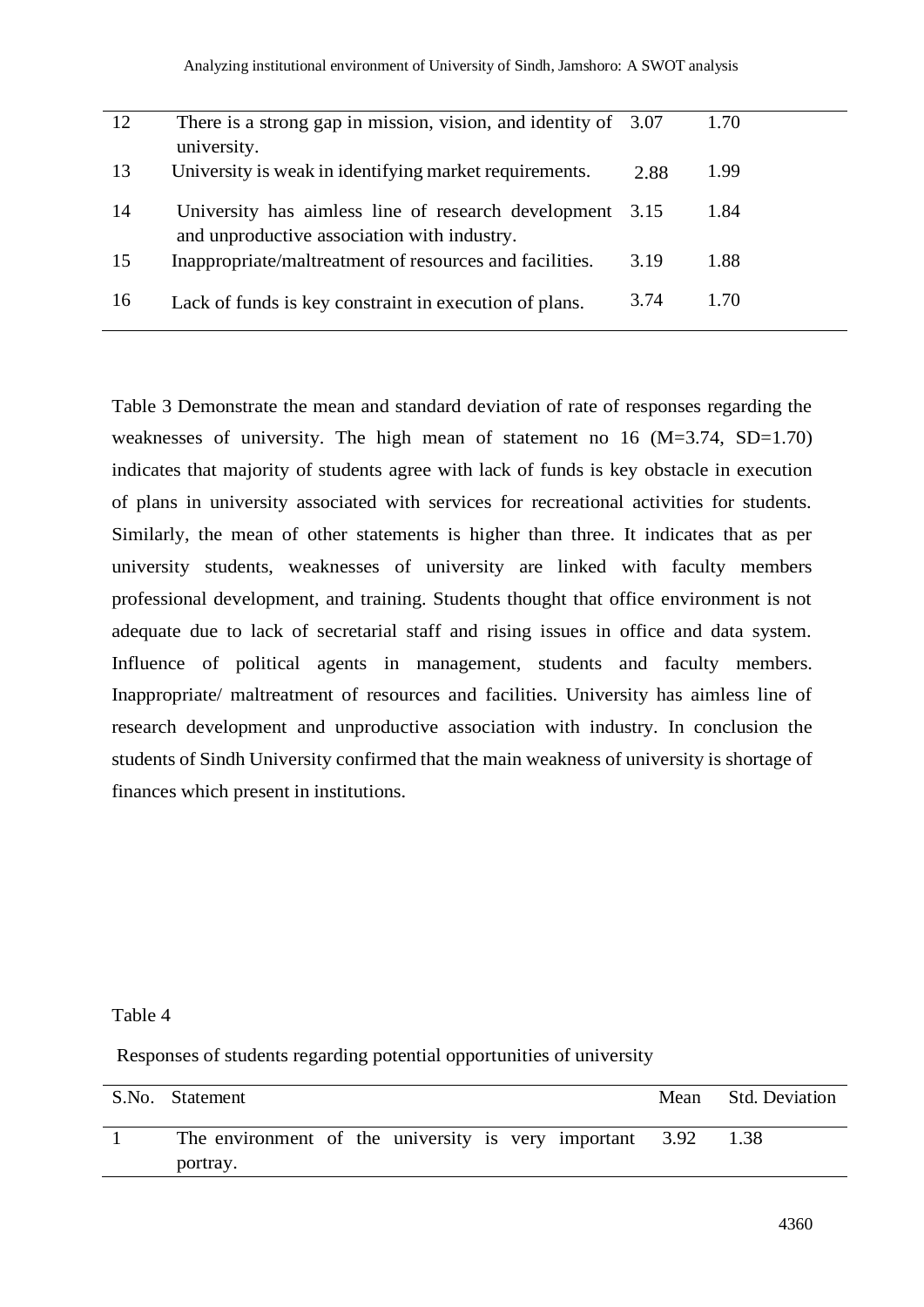| $\overline{2}$ | Conferences and discussions among scholars create more<br>opportunities for institutions.                                                                                                       | 3.20 | 0.99 |
|----------------|-------------------------------------------------------------------------------------------------------------------------------------------------------------------------------------------------|------|------|
| 3              | University's location provides new avenues to develop and<br>shore up the academic programs.                                                                                                    | 3.09 | 1.43 |
| $\overline{4}$ | More accessible location of university provides more<br>advantages in the enrollment.                                                                                                           | 3.00 | 0.93 |
| 5              | University could deliberate on incredibleness with an<br>emphasis on areas in which the foundation should be<br>widened.                                                                        | 3.20 | 1.90 |
| 6              | A scholar practice utilizing the best practices from all over<br>the country could be urbanized.                                                                                                | 3.29 | 0.93 |
| 7              | Mutual techniques could carry on the characters of different<br>people, strengthened by asset and skilled employees, more<br>feasible direction will help to spend more time for novel<br>work. | 3.07 | 0.83 |
| 8              | Multimedia had changed the mode of teaching and creates<br>new ways of knowledge.                                                                                                               | 3.67 | 1.07 |
| 9              | Through multimedia, instructions are delivered and signify<br>important chances to widen the new effective modes of<br>teaching and learning.                                                   | 3.49 | 0.83 |
| 10             | Technology could significantly help out to meet the<br>educational requirements of place-bound students.                                                                                        | 2.89 | 0.48 |
| 11             | University might present the graduate<br>understudy<br>enlistments, and which won't critically<br>manipulate<br>undergrad principle.                                                            | 3.10 | 1.24 |
| 12             | Turning in a pioneer in interdisciplinary and synchronized<br>Information                                                                                                                       | 3.03 | 0.99 |
| 13             | Comprehensive role of university resolving crisis and<br>disaster (natural, men made).                                                                                                          | 2.89 | 1.03 |
| 14             | Premeditated and valid operation and execution appraisal,<br>principally of learning outcomes, could improve capability<br>and efficiency.                                                      | 3.20 | 1.83 |
| 15             | Increasing admission standards could improve the regular<br>academic competence in understudy body, carry improved<br>maintenance.                                                              | 3.29 | 0.23 |
| 16             | There is increasing significance in various nations such as<br>Nigeria and Sudan for Pakistani culture, hard works could<br>facilitate the students from these countries.                       | 3.30 | 1.00 |

Table 4 illustrates the mean and standard deviation of rate of responses regarding the opportunities of university. The highest mean of first statement (M=3.92, SD=1.38)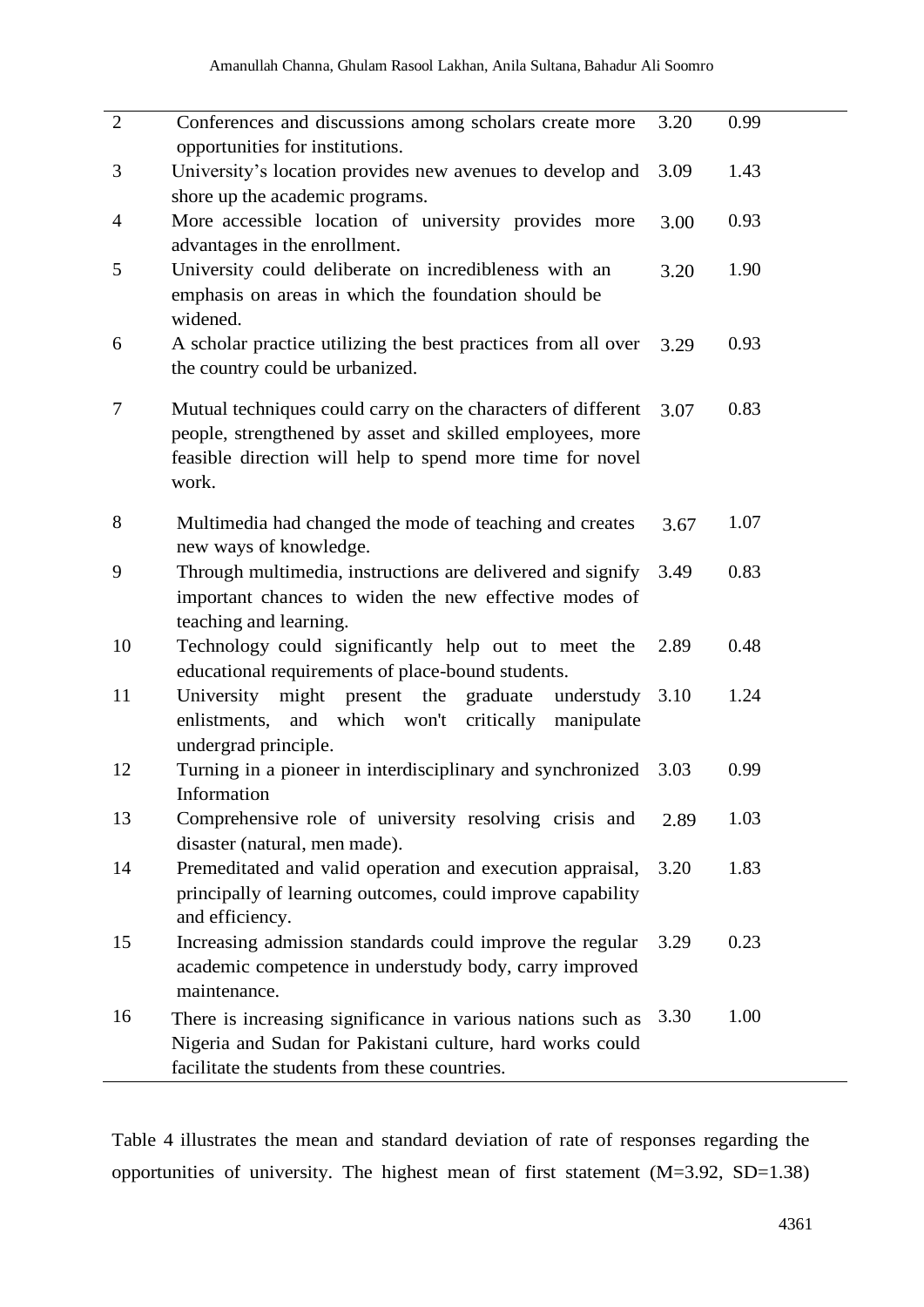pointed out that majority of students are agree that environment of the university is very important portray. In the same way, high mean value of other statements indicates that opportunities of university is connected with modern teaching methods such as multimedia had changed the mode of teaching and creates new ways of knowledge. According to students through multimedia, instructions are delivered and signify important chances to widen the new effective modes of teaching and learning. There is increasing significance in various nations such as Nigeria and Sudan for Pakistani Education; targeted efforts could facilitate the students from these countries. Increasing admission standards could improve the regular academic competence in understudybody, carry improved maintenance. A scholar practice utilizing the best practices from all over the country could be urbanized. Conferences and discussions among scholars create more opportunities for institutions. University could deliberate on incredibleness with an emphasis on areas in which the foundation should be widened. Conferences and discussions among scholars create more opportunities for institutions. Finally, the students of the different department of University of Sindh satisfied with the opportunities of the university. Moreover, students confirmed that owing to these opportunities University of Sindh has earned more reputation and it will become wellreputed organization in the world.

### Table 5

| S.No.          | <b>Statement</b>                                                  | Mean | Std. Dev. |
|----------------|-------------------------------------------------------------------|------|-----------|
|                | resources from the state<br>Declining<br>and increasing           | 3.55 | 1.55      |
|                | dependence on educational cost income.                            |      |           |
| 2              | Declining financial requirement for students that will allow 3.33 |      | 1.23      |
|                | more people working to stay in school.                            |      |           |
| 3              | K-12 students are less equipped for university culture.           | 3.00 | 1.03      |
|                |                                                                   |      |           |
| $\overline{4}$ | Quickly shifting learning atmosphere.                             | 3.54 | 0.98      |
| 5              | Cumbersome and complicated procedures of protected                | 3.43 | 1.05      |
|                | imperative endorsement for novel projects.                        |      |           |
| 6              | Growth of authoritative and<br>management<br>abilities            | 2.99 | 1.70      |
|                | necessary for consistence with (degenerate and irrationally)      |      |           |
|                | guidelines.                                                       |      |           |
|                |                                                                   |      |           |

Responses of students regarding potential threats of university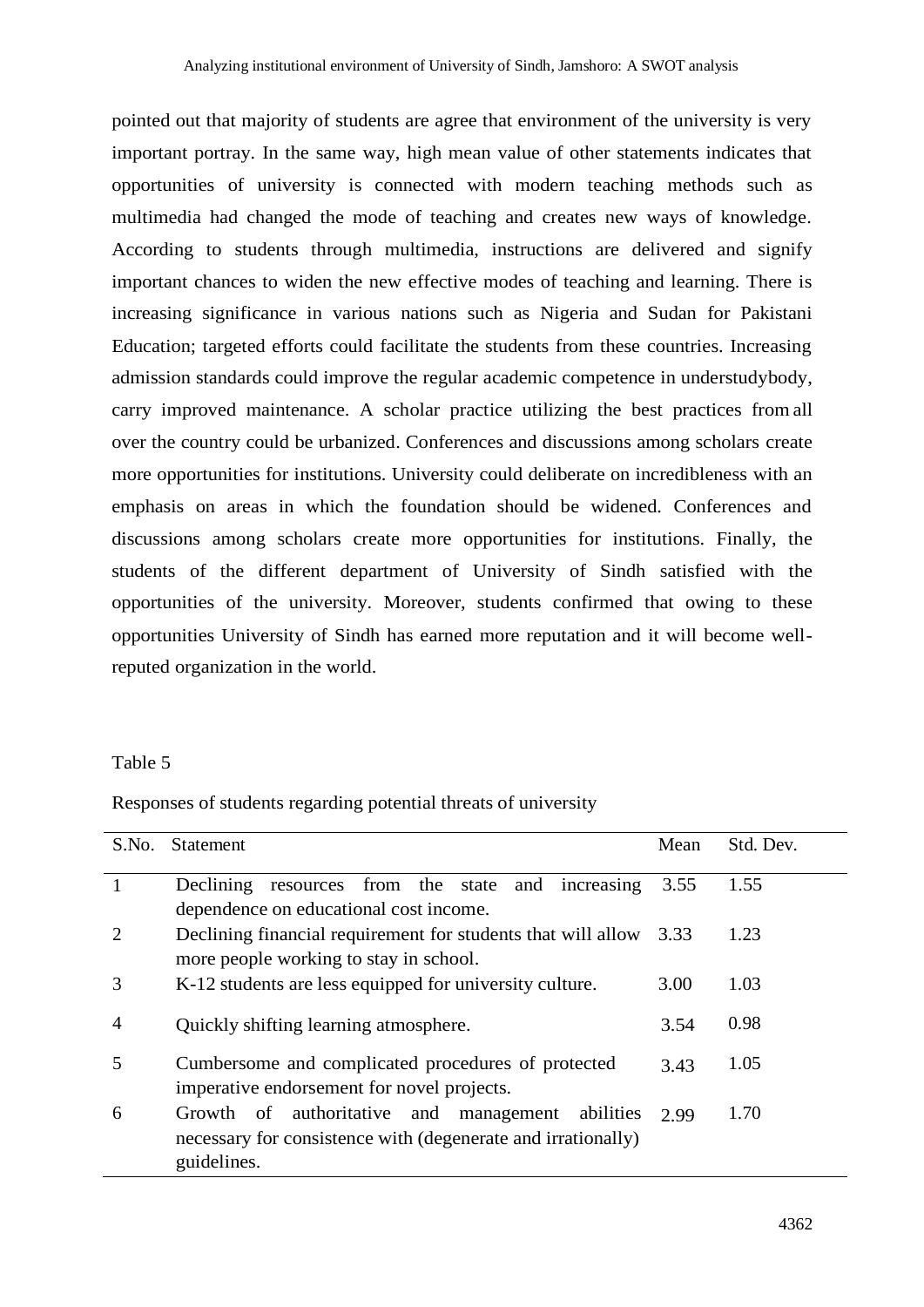| $\overline{7}$ | Lack of advancement and poignant outlook to the other<br>university.                        | 3.65 | 1.88 |
|----------------|---------------------------------------------------------------------------------------------|------|------|
| 8              | Reducing capability to compete for and hold top human<br>resources.                         | 3.29 | 1.78 |
| 9              | University offer on-line educational services like other<br>universities.                   | 3.44 | 0.98 |
| 10             | Reducing the enrollment of college students.                                                | 2.89 | 1.35 |
| 11             | University's<br>students as well as faculty<br>members<br>participate in political affairs. | 3.76 | 1.41 |
| 12             | University has unskilled and primitive management.                                          | 3.09 | 1.98 |
| 13             | Fast development of private universities.                                                   | 2.98 | 1.23 |
| 14             | Turnover in government university.                                                          | 3.11 | 1.96 |
| 15             | Commission<br>Education<br>declining<br>Higher<br>is<br>its<br>identification.              | 3.45 | 1.83 |
| 16             | University employees are receiving low salary from<br>government.                           | 3.67 | 1.92 |

Table 5, describes the mean and standard deviation of the threats of the university. The higher (M=3.76, SD=1.41) of the statement indicate that majority of students agree that university's students and faculty members participate in politics. Moreover, other statements high mean values which explain that the university has more threats such as university employees are receiving low salary from government. Lack of advancement and poignant outlook to the other university. Declining resources from the state and increasing dependence on educational cost income. Quickly changing learning environment. This table conclude that majority of students explain the more threats regarding Sindh university. Other most important threat explained by students is declining higher education commission recognition if higher education commission contributes efforts in organization development.

## Table 6

Independent sample t-test for difference of SWOT of university on the basis of gender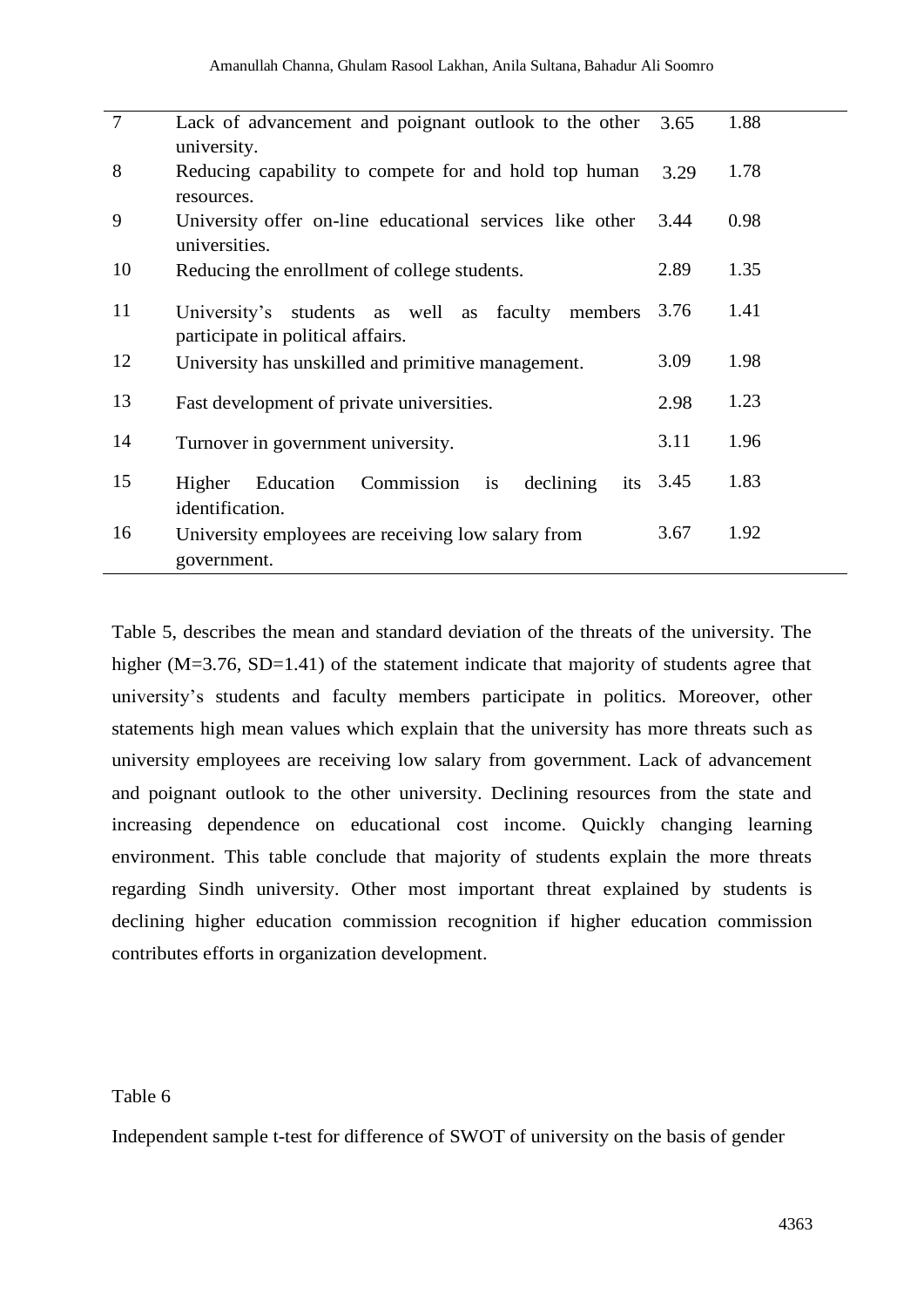| Factors       | Gender | ${\bf N}$ | M     | <b>SD</b> | t-value  | Sig.  |
|---------------|--------|-----------|-------|-----------|----------|-------|
| Potential     | Male   | 108       | 3.32  | 1.02      | $-2.190$ | 0.383 |
| Strengths     | Female | 72        | 2.99  | 0.99      |          |       |
| Potential     | Male   | 108       | 3.00  | 1.23      | 0.532    | 0.822 |
| weakness      | Female | 72        | 3.42  | 0.88      |          |       |
| Potential     | Male   | 108       | 3.10  | 1.08      | $-3.240$ | 0.192 |
| opportunities | Female | 72        | 2.98  | 0.83      |          |       |
| Potential     | Male   | 108       | 3.782 | 0.12      | 0.829    | 0.823 |
| threats       | Female | 72        | 3.28  | 1.33      |          |       |

Table 6 present the statement among two groups. Furthermore, t-test was performed to evaluate the potential strength scores for both sexes. Significant variation scores between males (M=3.32, SD=1.02) and females students (M=2.99, SD=0.99), t-value (t = -2.190, p=383) respectively. In second row t- value was conducted to identify the weakness between male and female. T-value explain the non significant difference between both males (M=3.00, SD=1.23) and females (M=3.42, SD=0.88), t-value (t=0.532, p=0.822). In third row t-value was carry out to find out opportunities scores. T-value explain the significance variation between males  $(M= 3.10, SD=1.08)$  and females  $(M= 2.98,$ SD=0.83), t-value ( $t=-3.240$ ,  $p=0.192$ ). In the fourth row, t-value test applied to determine the threats between two groups. T-value test define the non significant variations in scores between males (M= 3.782, SD=0.12) and females (M= 3.28, SD=1.33), t-value (t=0.829, p=0.823). Finally, table 6 concludes that there was statistically significant variation in thoughts scores between both sex's males and females students of Sindh University about the institutional opportunities and strengths. There were nonsignificant variations in their perception scores between both gender (male and female) students of the Sindh University about the institutional environment weaknesses and threats.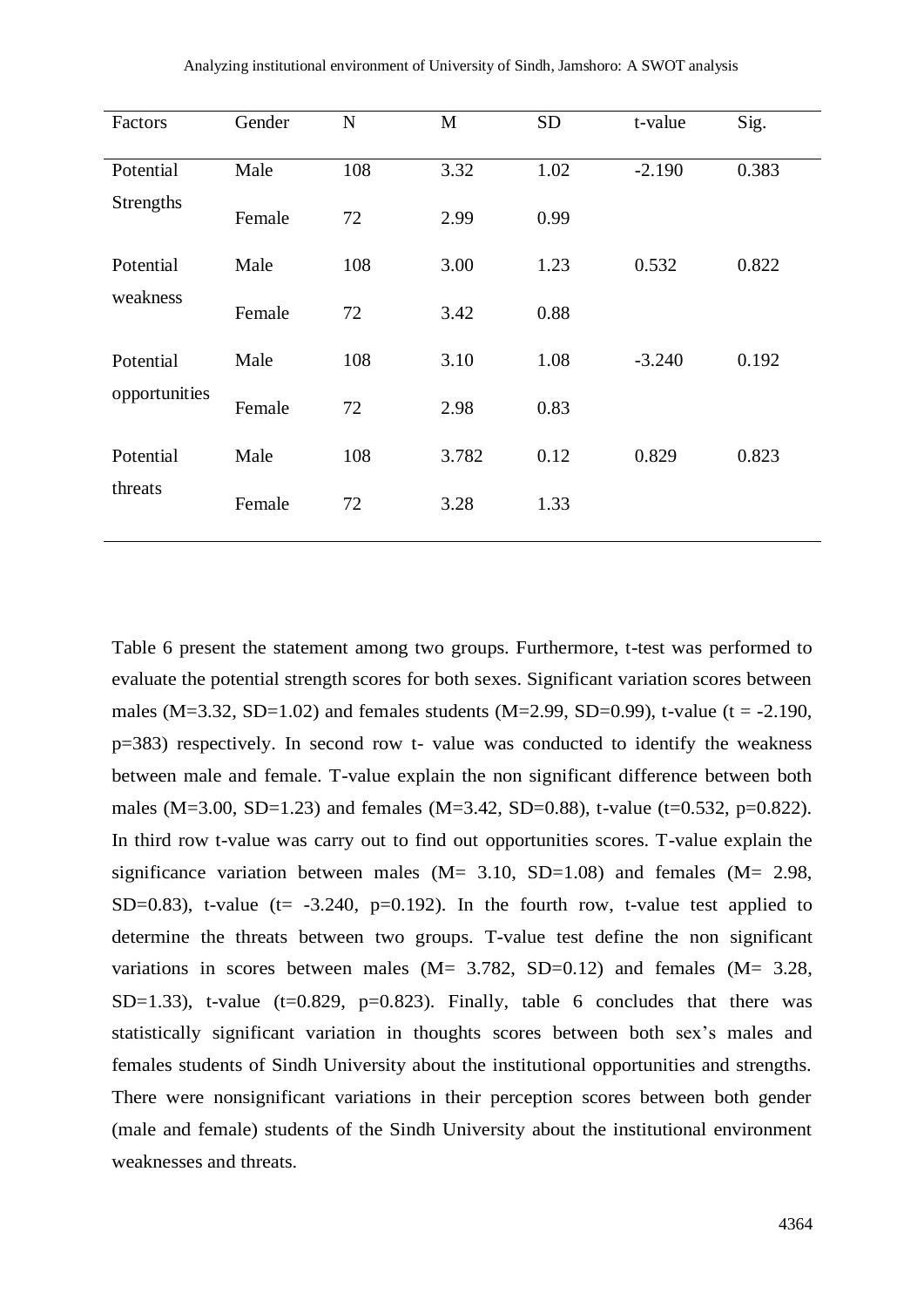### **Discussion and conclusion**

The students were made aware of their strengths regarding the institutional environment of the University of Sindh, Jamshoro. They supported the effectiveness of curriculum and design to transfer the knowledge. The curriculum is updated and contains the latest teaching modes and pedagogical flavors due to ISO certification of the university. The students reveal that the syllabus is the latest and designed to create commitment through knowledge delivery among the students. They happily show that the university has signed several MoUs with foreign universities and offers opportunities to go to foreign for learning and updating the international standard of the teaching. The university also provided a conducive research-based environment and opened a lot of research labs in natural sciences. The university also arranges the extra curriculum activities to entertain the students get mentally and physically fitness. The environment of the campus is healthy and peaceful. The university also develops close associations within the community in terms of cultural education. The students mentioned that the university offers well-developed buildings and playgrounds. Thus, the enrollment and interest of undergraduate and graduate students regarding university always seem to increase every year. In the respondents' perceptions, the university's teachers are highly qualified and transfer valuable theoretical and practical knowledge to the students. They always encourage and motivate the students to learn and successfully perform and serve the nation efficiently in the future.

The students reflected some concerns and weaknesses about the check and balance and good governance of the university. Many students reflected that they lack energy and time to fulfil their educational activities due to family commitment and jobs. Some students have mentioned that the course development is outdated and does not have enough financial support for faculty members' scholarships. The students showed concerns about the increase in tuition fees. Another weakness is as the students reveal the unavailability of proper training for career counselling. The university has inadequate resources for recruitment, maintenance and guiding of students. They provide the negative perceptions about the political involvement in administration,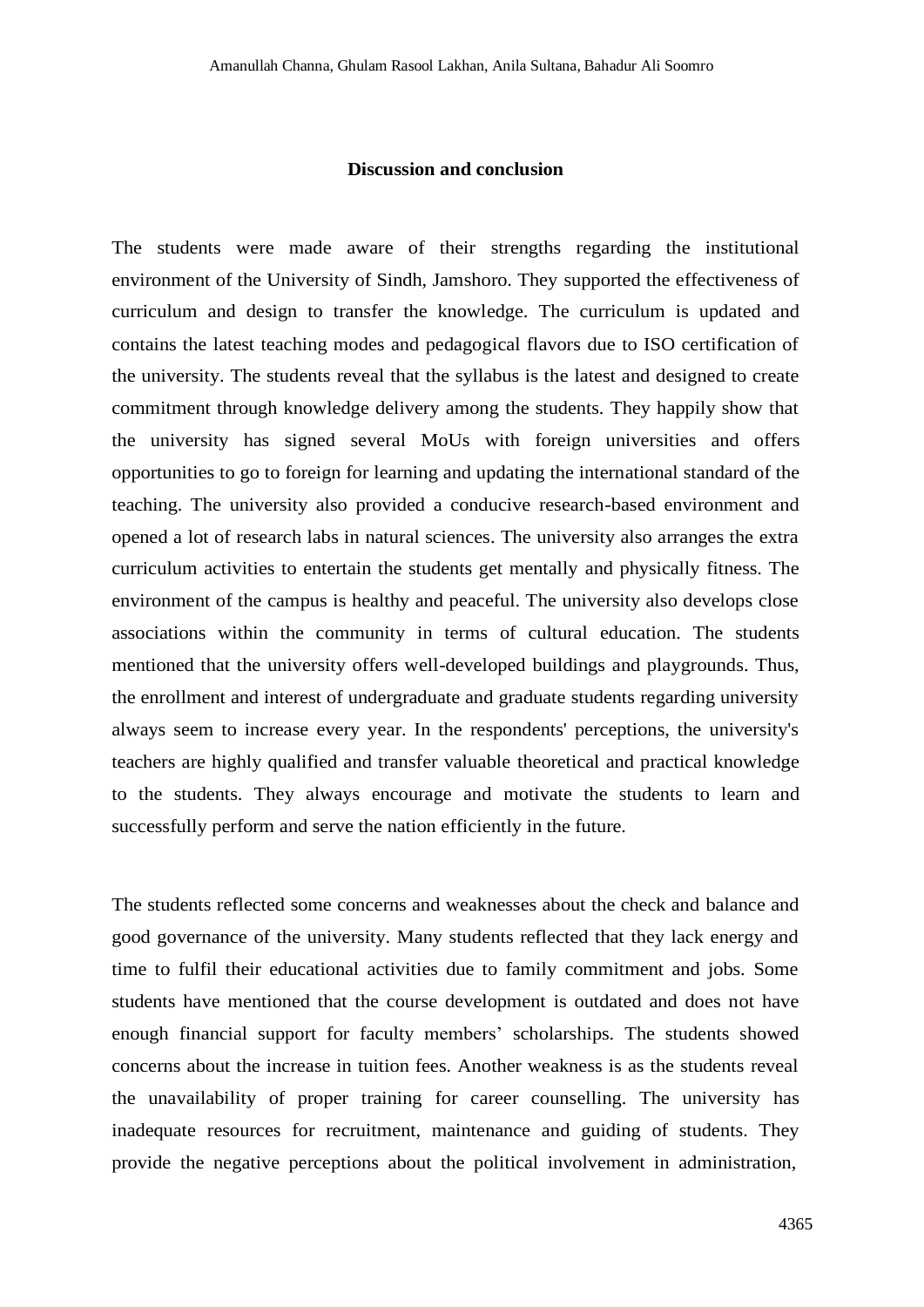faculty and students.

With regard to opportunities, the students feel the positivity of the natural environment and its surroundings. The location of the university welcomes opportunities and support in the different aspects to the students. The technology of multimedia provides the best ways for the students in understanding the diverse challenges of understanding and learning. Thoughtful and unpretentious utilization of implementation appraisal, predominantly of learning outcomes, could quick enhance effectiveness and practicality.

Concerning to threat, the students underlined their concerns about a decline in the assets of the university. The fall of university scholarship and the monetary facility would further restrict the students from staying at schools rather than university. The students would not be able to get admission to the university. The students also show the damage of available backing and moving attitudes toward the other university. The students' participation in politics would offer more damages to the education environment.

Consequently, these four assumptions of SWOT in the context of the present study are in line with several scholars like Valentin (2001), Dyson (2004), Ahmad et al. (2017), Thamrin and Pamungkas (2017) and Wang and Wang (2020). They investigated SWOT analysis in several contexts. The university has a good reputation in the external community due to the opening of several departments and conducive research culture. The interaction between teachers and students is amicable. Besides, the university's non-teaching stop is cooperative and hardworking towards improving the learning and administrative environment of the university. The university is failing to trace the marketing demand for making the employment opportunities of students. There is no interaction between the university and the industries for providing internships and opportunities to qualified students. The university also fails to utilize the funds and facilities allocated by the Sindh government and HEC. Sometimes, it lacks the funds, which creates disturbances in implementing plans and the university's development. The online standard of admission upsurge an expected capacity of education and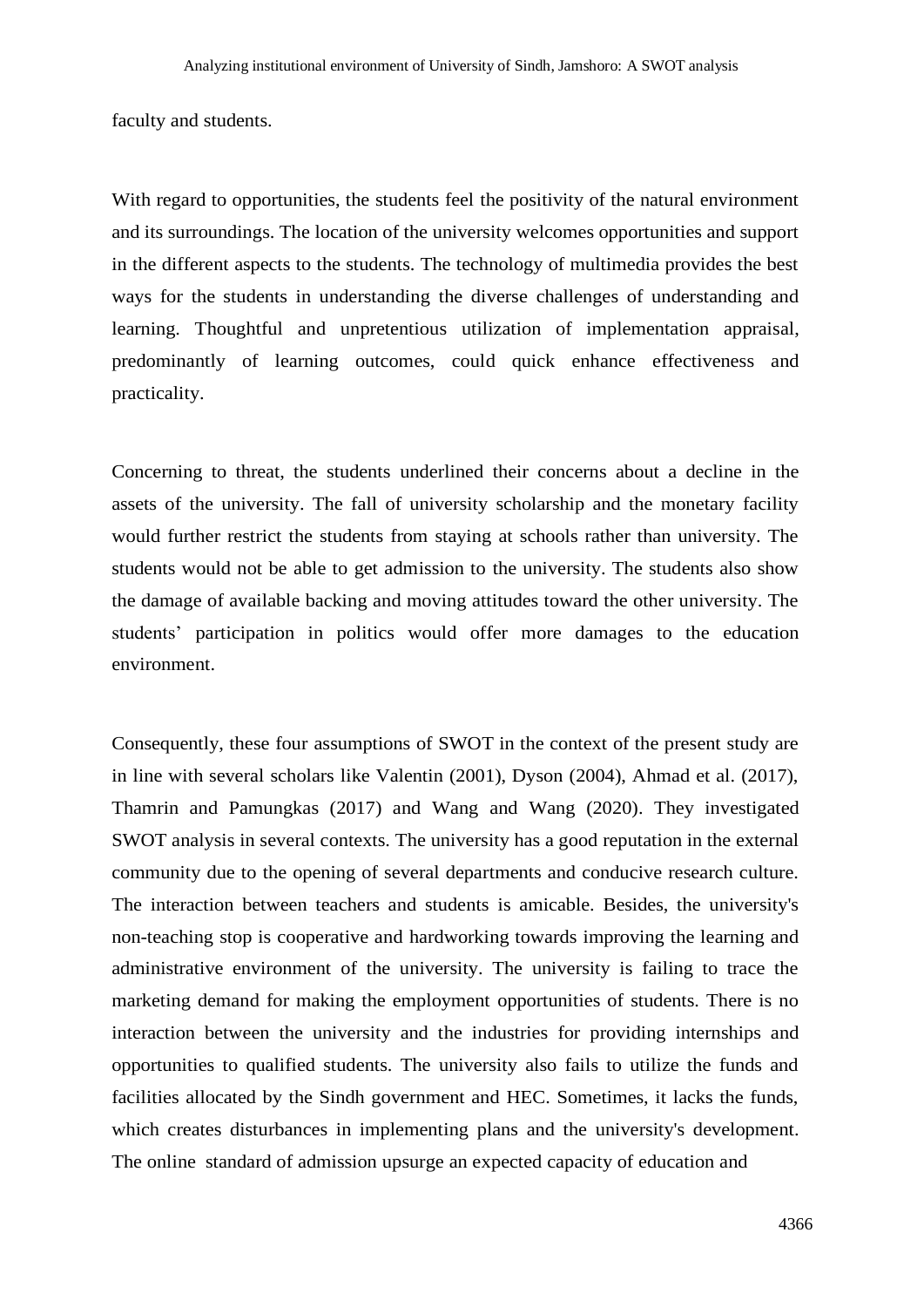maintenance. In the last, countries like China, etc., also open great opportunities to students in higher education and jobs. The students feel the threat of outdated and old management systems. Due to these reasons, the students' enrolment has increased in private universities. Besides, the drain brain system in university is the most significant factor in losing the recognition of HEC. Finlay, a less pay is offered in the government university.

The conclusion of this study explains the significant difference in the perceptions of the students about the university of Sindh institutional environment strength and opportunities. Similarly, the perceptions between university of Sindh students about the institutions weaknesses and threats explain the non significant variations. The perception of respondents which belong to Islamic studies and law department had significant variation. The respondent of two departments (Islamic studies and law department) indicating disagreement with other faculties students regarding the SWOT of the university. Due to adaptation of new modern methods university of Sindh face various challenges in earning more reputation and making successful strategic planning. The SWOT analysis might be significant tool for university of Sindh to design excellent strategic planning. This study present significant implication for policy makers to plan strategically for achieving the target of the globalization and quality academic environment.

### **References**

- Ahmad, S., Hussain, A.C., Khalil, A., & Malik, M. (2017). A SWOT analysis on institutional environments of University of the Punjab. *International Journal of Humanities and Social Sciences, 11*(4), 1083-1087. Retrieved from https://waset.org/publications/10007850/a-swotanalysis-on-institutional-environments-of-university-of-the-punjab
- Ansoff, H. I. (1965). *Corporate strategy*. New York: McGraw-Hill.
- Bulmer, M. (2004). Questionnaires, *SAGE Benchmarks in Social Research Methods.* (1st ed.). London: SAGE Publications Ltd.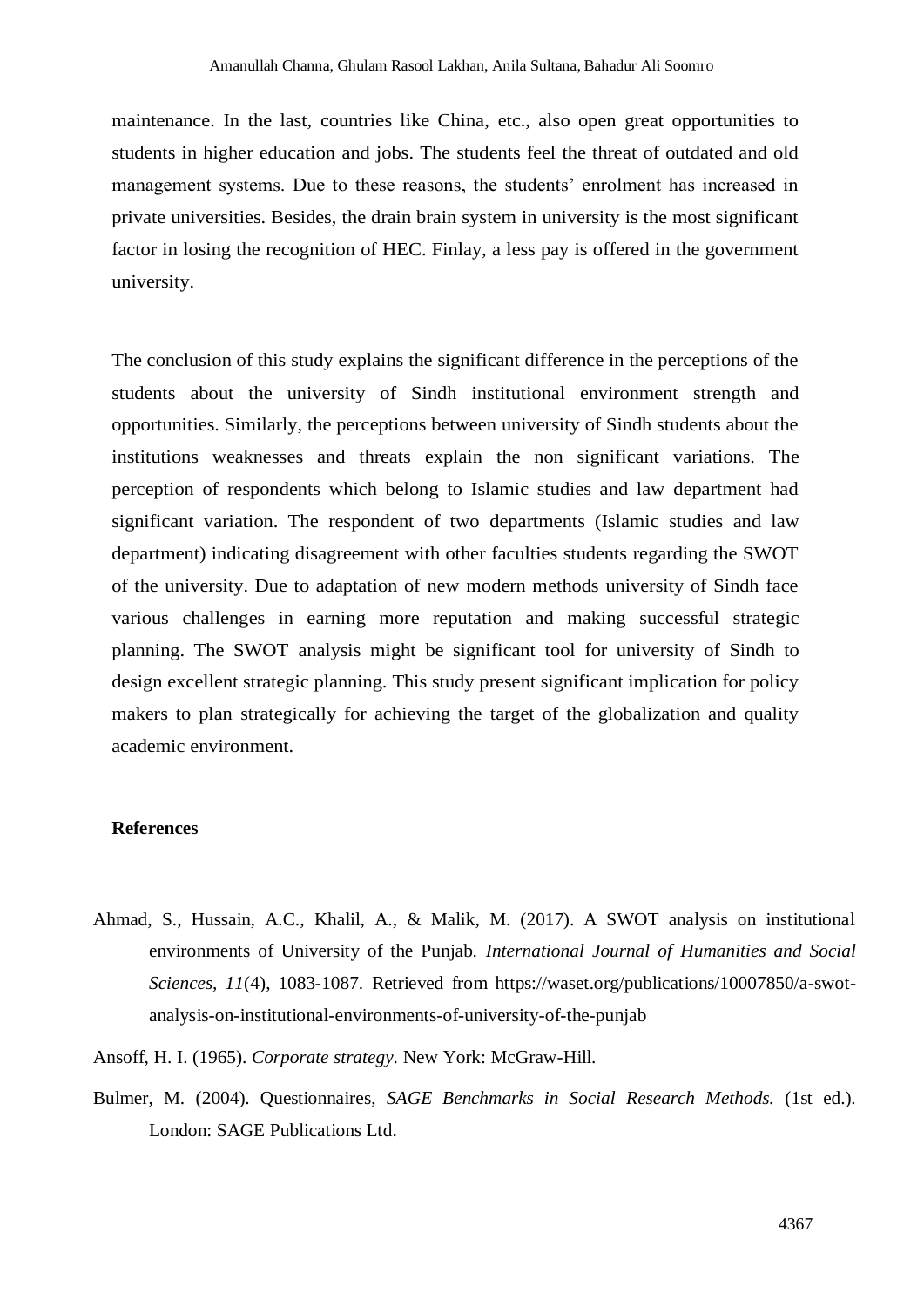- Cameron, K. (1983). Strategic responses to conditions of decline in higher education and private sector. *Journal of Higher Education, 54*(4), 359- 380. <https://doi.org/10.2307/1981902>
- Christensen, C. R., Andrews, K. R., & Bower, J. L. (1978). Business Policy: Text and Cases, Irwin, Homewood.
- Dyson, R. G. (2004). Strategic development and SWOT analysis at the University of Warwick. *European Journal of Operational Research, 152*, 631-640. [https://doi.org/10.1016/S0377-](https://doi.org/10.1016/S0377-2217(03)00062-6) [2217\(03\)00062-6](https://doi.org/10.1016/S0377-2217(03)00062-6)
- Falk, D. (2011). Strengths, weaknesses, opportunities, and threats; *Draft,* UMD SWOT Preliminary Results.
- Kotler, P. (2000). *Marketing Management,* Upper Saddle River, NJ: Prentice-Hall.
- Kriemadis, A. (1997). Strategic planning in higher education athletic departments. *International Journal of Educational Management, 11*(6), 238-247 <https://doi.org/10.1108/09513549710186803>
- Lakhan, G. R., Soomro, B. A., & Channa, A. (2021a). Problems and restrictions perceived by the potential entrepreneurs in a developing context. *Psychology and Education, 58*(5), 3102-3110. ISSN: 1553-6939
- Lakhan, G. R., Soomro, B. A., Channa, A., Channa, S. A., & Khushk, G. M. (2021b). Perceived access to finance and social entrepreneurship intentions among university students in Sindh, Pakistan. *PalArch's Journal of Archaeology of Egypt/Egyptology, 18*(08), 1894-1905.
- Mintzberg, H., Ahlstrand, B., & Lampel, J. (1998). *Strategy Safari, Pearson Education,* Harlow.
- Schneider, S. C., & Meyer, D. A. (1991). Interpreting and responding to strategic issues: The impact of national culture. *Strategic Management Journal*, *12*(1), 307-320. <https://doi.org/10.1002/smj.4250120406>
- Stace, D., & Dunphy, D. C. (2001). *Beyond the boundaries:* Leading and re-creating the successful enterprise (2nd ed.). McGraw Hills: Sydney.
- Thamrin, H., & Pamungkas, E.W. (2017). A Rule Based SWOT Analysis Application: A Case Study for Indonesian Higher Education Institution. *Procedia Computer Science, 116*, 144–150. Elsevier B.V.<https://doi.org/10.1016/j.procs.2017.10.056>
- Valentin, E.K. (2001). SWOT analysis from a resource-based view. *Journal of Marketing Theory and Practice, 9*(2), 54-69. <https://doi.org/10.1080/10696679.2001.11501891>